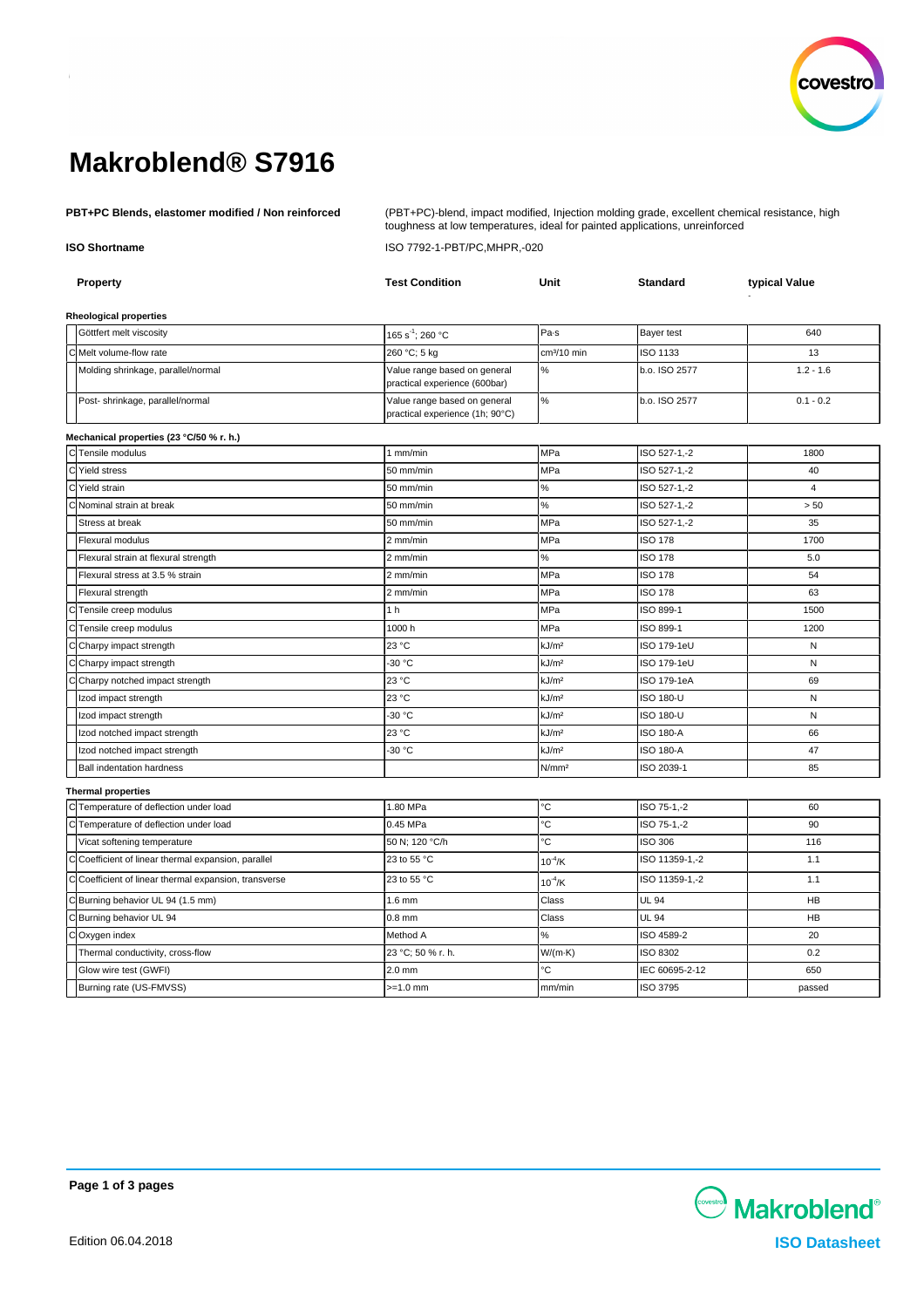

# **Makroblend® S7916**

| Property                                            | <b>Test Condition</b> | Unit              | <b>Standard</b> | typical Value |
|-----------------------------------------------------|-----------------------|-------------------|-----------------|---------------|
| Electrical properties (23 °C/50 % r. h.)            |                       |                   |                 |               |
| C Relative permittivity                             | 100 Hz                |                   | IEC 60250       | 3.1           |
| C Relative permittivity                             | 1 MHz                 |                   | IEC 60250       | 2.9           |
| C Dissipation factor                                | 100 Hz                | $10^{-4}$         | IEC 60250       | 23            |
| C Dissipation factor                                | 1 MHz                 | $10^{-4}$         | IEC 60250       | 140           |
| C Volume resistivity                                |                       | Ohm-m             | IEC 60093       | $>1E15$       |
| C Surface resistivity                               |                       | Ohm               | IEC 60093       | >1E17         |
| C Comparative tracking index CTI                    | Solution A            | Rating            | IEC 60112       | 600           |
| Comparative tracking index CTI M                    | Solution B            | Rating            | IEC 60112       | 400           |
| Electrolytic corrosion                              |                       | Rating            | IEC 60426       | A1            |
| Other properties (23 °C)                            |                       |                   |                 |               |
| C Water absorption (saturation value)               | Water at 23 °C        | $\%$              | ISO 62          | 0.5           |
| C Water absorption (equilibrium value)              | 23 °C; 50 % r. h.     | $\%$              | ISO 62          | 0.2           |
| C Density                                           |                       | kg/m <sup>3</sup> | ISO 1183-1      | 1200          |
| <b>Bulk density</b>                                 |                       | g/cm <sup>3</sup> | ISO 60          | 0.7           |
| Processing conditions for test specimens            |                       |                   |                 |               |
| C Injection molding-Melt temperature                |                       | °C                | <b>ISO 294</b>  | 260           |
| C Injection molding-Mold temperature                |                       | ۰C                | <b>ISO 294</b>  | 70            |
| C Injection molding-Injection velocity              |                       | mm/s              | <b>ISO 294</b>  | 200           |
| <b>Recommended Processing and Drying Conditions</b> |                       |                   |                 |               |
| <b>Melt Temperatures</b>                            |                       | $^{\circ}{\rm C}$ |                 | $250 - 270$   |
| Standard Melt Temperature                           |                       | ۰C                |                 | 260           |
| Barrel Temperatures - Rear                          |                       | °C                |                 | 230-240       |
| Barrel Temperatures - Middle                        |                       | °C                |                 | 240-250       |
| Barrel Temperatures - Front                         |                       | °C                |                 | 250-260       |
| Barrel Temperatures - Nozzle                        |                       | °C                |                 | 260-270       |
| Mold Temperatures                                   |                       | °C                |                 | 60-70         |
| Hold Pressure (% of injection pressure)             |                       | $\%$              |                 | $50 - 75$     |
| Plastic Back Pressure (specific)                    |                       | bar               |                 | 50-100        |
| Peripheral Screw Speed                              |                       | m/s               |                 | $0.1 - 0.2$   |
| Shot-to-Cylinder Size                               |                       | $\%$              |                 | $30 - 70$     |
| Dry Air Drying Temperature                          |                       | °C                |                 | 105           |
| Dry Air Drying Time                                 |                       | h                 |                 | $2 - 4$       |
| Moisture Content max. (%)                           |                       | $\%$              |                 | $= 0.02$      |
| Vent Depth                                          |                       | mm                |                 | $0.02 - 0.03$ |

**C** These property characteristics are taken from the CAMPUS plastics data bank and are based on the international catalogue of basic data for plastics according to ISO 10350.

Impact properties:  $N =$  non-break,  $P =$  partial break,  $C =$  complete break



**Page 2 of 3 pages**